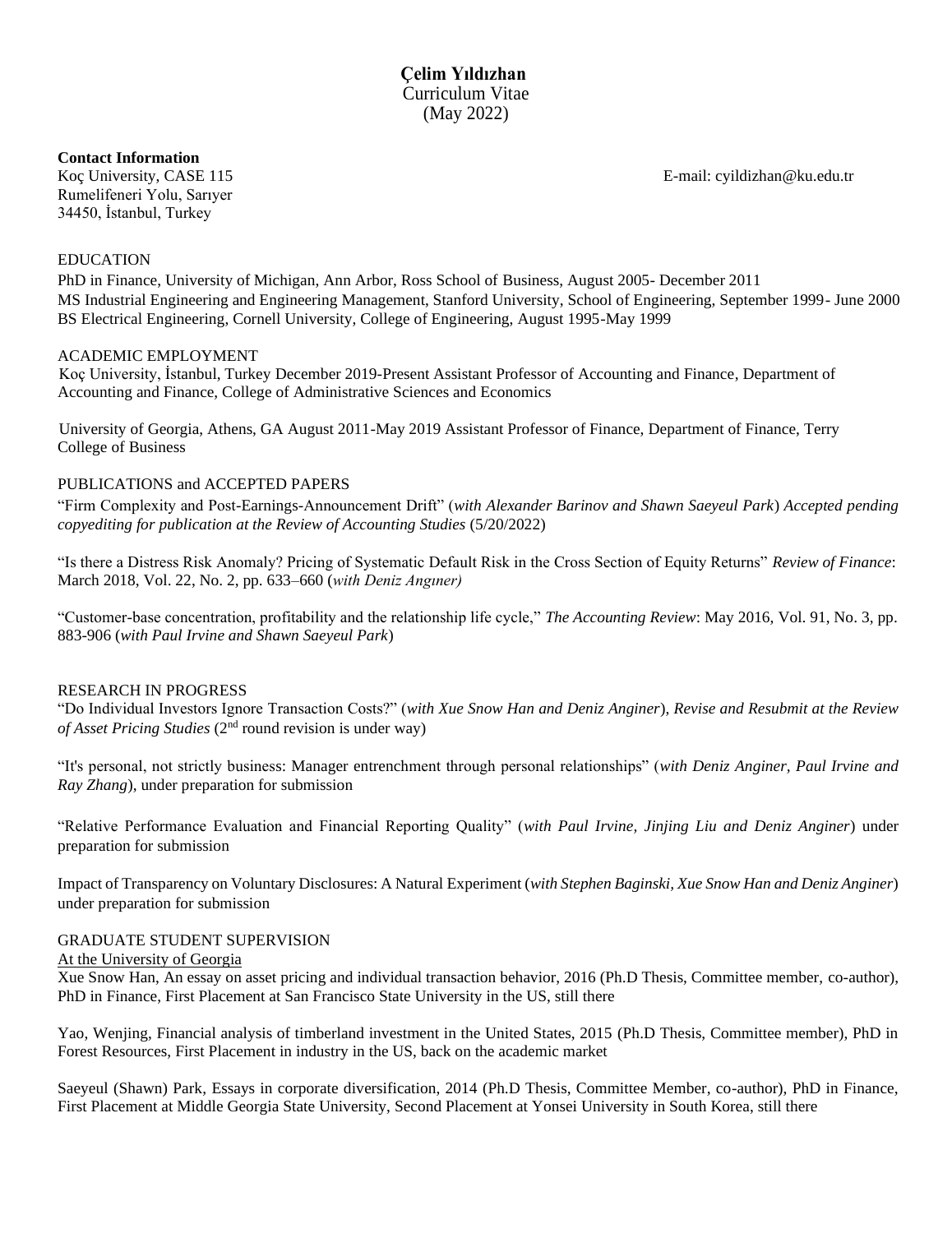## CONFERENCE PRESENTATIONS & ORGANIZATIONS

Paper Presentations: (presentations by co-authors are denoted by an asterisk\*)

2022: Simon Fraser University

- 2021: Bilkent University Finance Conference
- 2019: Bocconi University; Simon Fraser University\*; University of Arkansas; University of Waterloo\*
- 2018: University of Colorado, Denver\*; Colorado State University\*; Queen's University\*
- 2017: Wilfrid Laurier School of Business and Economics\*; Koç University; Sabancı University
- 2016: Financial Management Association Meetings\*; Georgia State University; Temple University Accounting Conference; Research in Behavioral Finance Conference (admitted)
- 2015: Northern Finance Association Meetings\*; Southeastern American Accounting Association Meetings\*
- 2014: Arizona State University\*; American Accounting Association Annual Meeting; American Accounting Association Annual Meeting\*; Southern Finance Association Meetings\*; World Finance Conference\*; FMA European Conference\*
- 2013: Texas Christian University\*; FMA Doctoral Consortium\*; Georgia State University
- 2012: Virginia Tech\*
- 2011: University of Michigan Finance Brown Bag; World Bank; Southern Methodist University; University of Georgia; BlackRock Fixed Income Research Group; University of Delaware
- 2010: Wilfrid Laurier School of Business and Economics; University of Connecticut School of Business; Northern Finance Association Meetings; U.S. Commodity Futures Trading Commission; Özyeğin University; Cornerstone Research; 37<sup>th</sup> European Finance Association Annual Meeting
- 2009: Sabancı University

## Invited conference discussions**:**

2018: FMA: "How Does Customer Concentration Affect Managers' Hiring Decision?" by Chun Jung et al.

2016: FMA: "Complexity and Information Content of Disclosures," by Jun Li and Xiaofei Zhao

2015: FMA: "Leverage and the Value Premium," by Kris Jacobs et al. and "Intangible Assets and Value Investing" by Hyung Park

2013: FMA: **"**Effective and Cost-Efficient Volatility Hedging Capital Allocation: Evidence from the CBOE Volatility Derivatives," by Yueh-Neng Lin

2011: FMA: **"**Credit Watch and Firmsʹ Recovering from Credit Deterioration," by Liu and Sun

2010: FMA: **"**Investing in Art: the Informational Content of Italian Painting Pre-Sale Estimates," by Bruno and Nocera

## Session Chairperson**:**

2010: FMA Annual Meeting, New York, NY**,** Session 115 - Asset Pricing Anomalies

## HONORS & AWARDS-RESEARCH GRANTS & PROJECTS

- "Is there a Distress Risk Anomaly? Pricing of Systematic Default Risk in the Cross Section of Equity Returns" *Review of Finance*: March 2018, Vol. 22, No. 2, pp. 633–660 (*with Deniz Angıner)* was featured in a special Virtual Issue in the Review of Finance with the aim of producing better policy responses to the COVID crisis (May 2020),
- Terry College of Business Outstanding Teacher, Athens, GA (2014)
- Center for International Business Education Fellowship, University of Michigan, Ann Arbor, MI (2009 and 2011),
- Rodkey Fellowship, University of Michigan, Ann Arbor, MI (2005-2009)
- Semi-finalist at the Stanford Entrepreneurship Challenge with Agora, Stanford, CA (Co-founder) (2000)
- Selected to Tau Beta Pi and Eta Kappa Nu, Ithaca, NY (1997)
- National Scholar of the Republic of Turkey which covers full tuition and living costs abroad -*paid it back in full* (1995-2000)
- Ranked in the top 100 out of 1.2 million participants in Turkish University Entrance Examinations (1995)
- National Physics Team of Turkey preparation group, one of the nationally selected 20
- Ranked in the top 70 out of 70,000 participants in Turkish Science High School Entrance Examinations (1992)